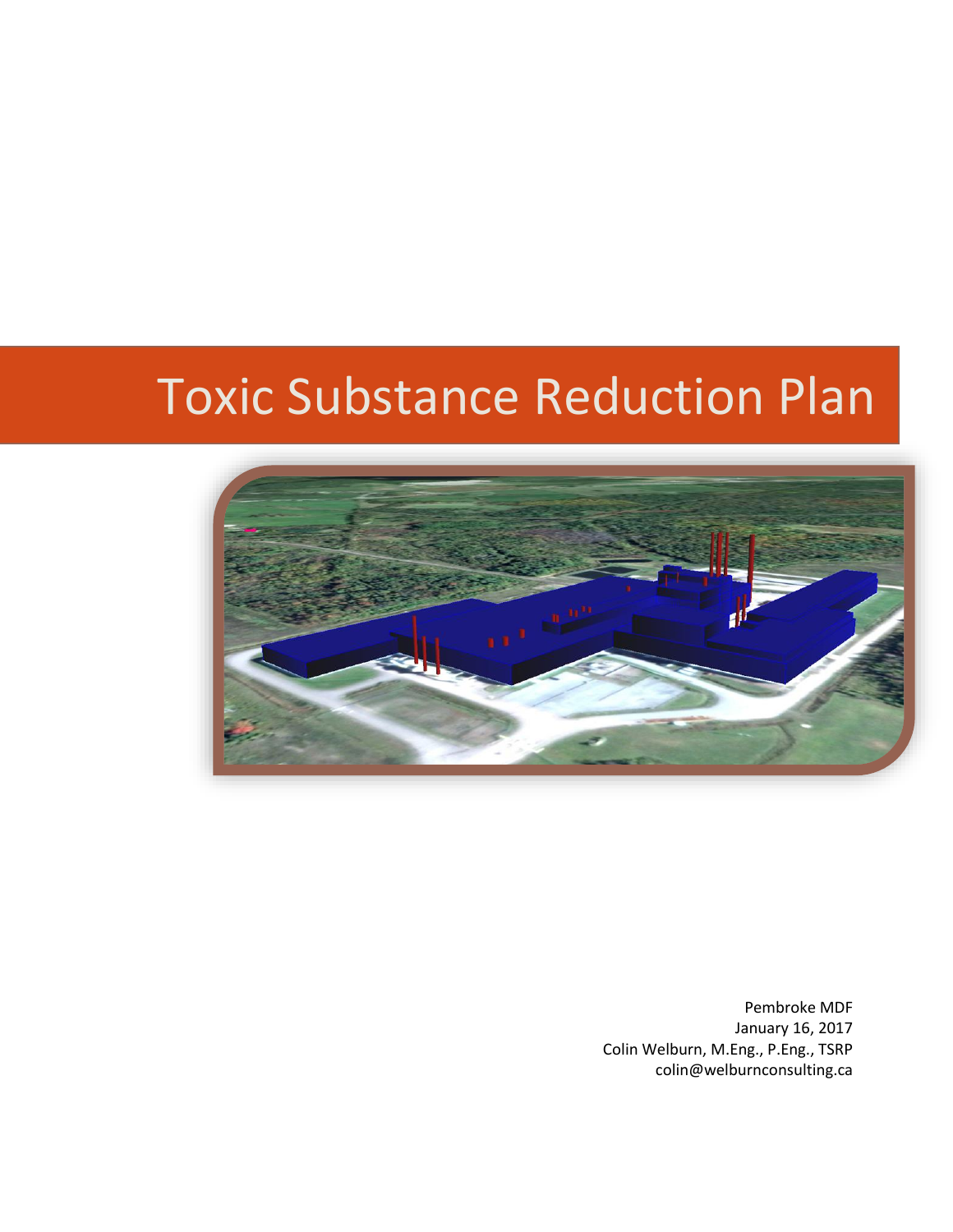# TOXIC SUBSTANCE REDUCTION PLAN SUMMARY

# **1 Substances Included in the Plan**

| <b>CAS Number</b> | <b>Substance Name</b>    |
|-------------------|--------------------------|
| $67 - 64 - 1$     | Acetone                  |
| <b>NA - 16</b>    | Ammonia                  |
| 630-08-0          | Carbon Monoxide          |
| $50 - 00 - 0$     | Formaldehyde             |
| 64-18-6           | <b>Formic Acid</b>       |
| 67-56-1           | Methanol                 |
| 11104-93-1        | Nitrogen Oxides          |
| <b>NA - M09</b>   | <b>PM10</b>              |
| 9016-87-9         | <b>PMDI</b>              |
| <b>NA - M08</b>   | <b>Total Particulate</b> |
| <b>NA - M16</b>   | <b>Total VOC</b>         |

## **1.1 Facility Identity, Location, and Coordinates**

| <b>Company Name</b>    | Pembroke MDF Inc.                               |  |
|------------------------|-------------------------------------------------|--|
| <b>Business Number</b> | 869937664                                       |  |
| <b>Mailing Address</b> | <b>General Delivery</b>                         |  |
| <b>Address</b>         | 777 Fibreboard Drive<br>Pembroke Ontario K8A6W4 |  |
| <b>Facility Name</b>   | Pembroke MDF Inc.                               |  |
| <b>NAICS Code</b>      | 321216                                          |  |
| <b>NPRI ID</b>         | 5609                                            |  |
| ON Reg 127/01 ID       | 5090                                            |  |
| Latitude               | 45.7642                                         |  |
| Longitude              | $-77.05410$                                     |  |
| <b>UTM Zone</b>        | 18                                              |  |
| <b>UTM Easting</b>     | 340272                                          |  |
| <b>UTM Northing</b>    | 5069900                                         |  |
| <b>Number of Full-</b> | 160                                             |  |
| time Employees         |                                                 |  |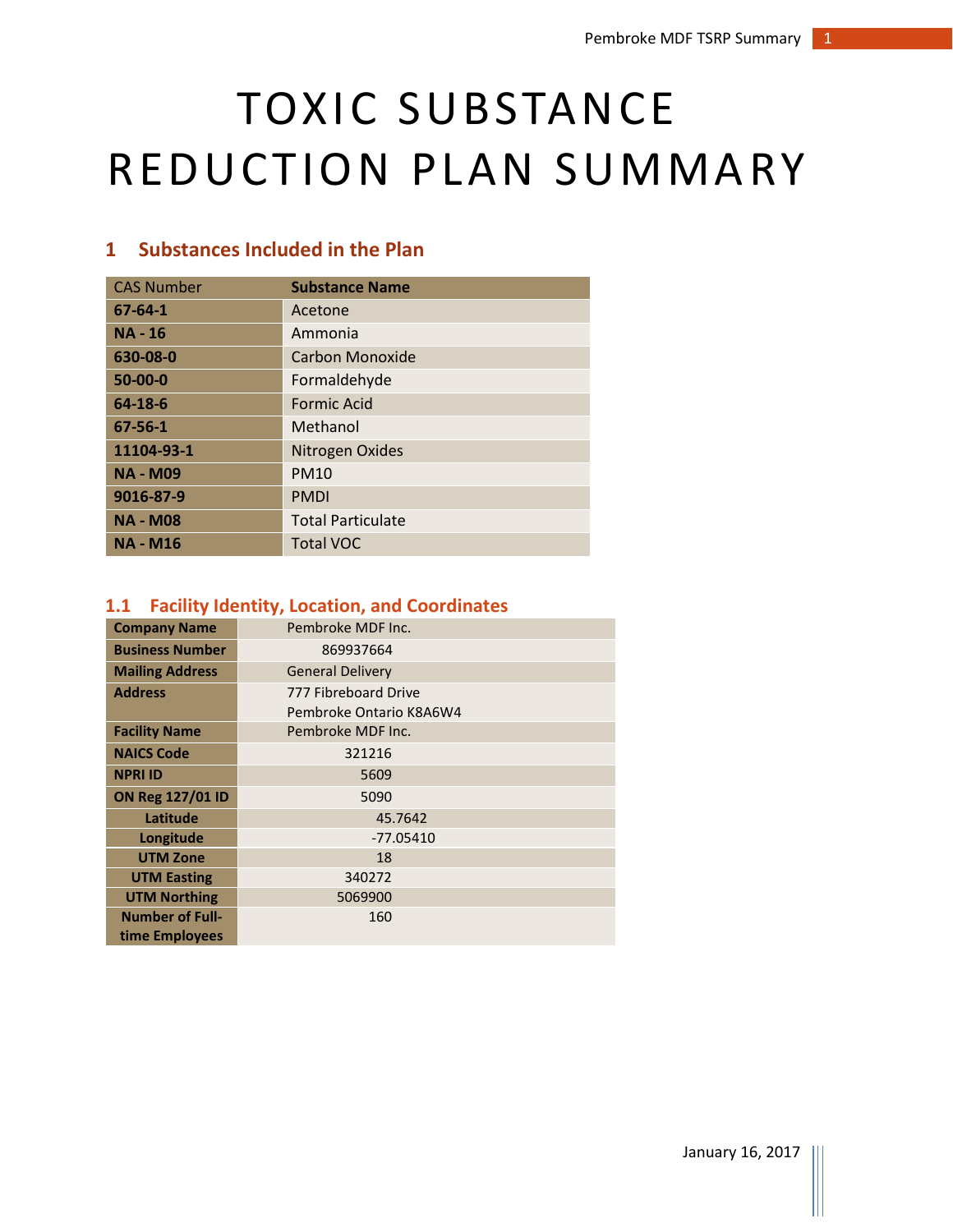## **1.2 Contact Information**

| Technical Contact, Person who prepared the report, Person who |                                                                    |  |
|---------------------------------------------------------------|--------------------------------------------------------------------|--|
| coordinated the preparation of the Toxics Reduction Plan      |                                                                    |  |
| <b>Name</b>                                                   | Nicholas Mariani                                                   |  |
| <b>Position</b>                                               | <b>Environmental Coordinator</b>                                   |  |
| <b>Telephone</b>                                              | 613-732-3939                                                       |  |
| <b>Email</b>                                                  | nick.mariani@pembrokemdf.com                                       |  |
| <b>Address</b>                                                | Same as plant                                                      |  |
| <b>Certifying Official, Highest Ranking Employee</b>          |                                                                    |  |
| <b>Name</b>                                                   | <b>Patricio Osses</b>                                              |  |
| <b>Position</b>                                               | <b>Plant Manager</b>                                               |  |
| <b>Telephone</b>                                              | 613-732-3939                                                       |  |
| <b>Email</b>                                                  | Patricio.osses@pembrokemdf.com                                     |  |
| <b>Address</b>                                                | Same as plant                                                      |  |
|                                                               | Person who prepared the Toxics Reduction Plan and provided Planner |  |
| <b>Recommendations</b>                                        |                                                                    |  |
| <b>Name</b>                                                   | Colin Welburn                                                      |  |
| <b>Position</b>                                               | Principal, Welburn Consulting                                      |  |
| <b>Planner Licence</b>                                        | <b>TSRP 0049</b>                                                   |  |
| <b>Telephone</b>                                              | 613-852-6003                                                       |  |
| <b>Email</b>                                                  | colin@welburnconsulting.ca                                         |  |
| <b>Address</b>                                                | 143 Sunnyside Avenue                                               |  |
|                                                               | Ottawa, Ontario                                                    |  |
|                                                               | <b>K1S OR3</b>                                                     |  |

## **1.3 Statement of Intent**

Pembroke MDF does not intend to reduce its overall use or creation of the Toxic Substances found in Appendix A of this report. This is because Pembroke MDF is undergoing an expansion which will increase its overall product output. While the annual use and creation of Toxic Substances will increase with plant production, Pembroke MDF intends over time to reduce the relative use and creation of Toxic Substances per unit of output.

### **1.4 Objectives of the Plan**

While Pembroke MDF does not intend in the medium term to reduce the overall use and/or creation of its Toxic Substances, it will be developing six different reduction options that were identified in the planning process. These reduction options are discussed in Section 0.

Pembroke MDF is committed to operating its facility in a manner that protects the environment and ensures the well-being of its neighbours. It keeps this commitment by maintaining strict compliance with Canada's federal and provincial environmental regulations and making the environment an integral part of the facility's planning and decision-making process.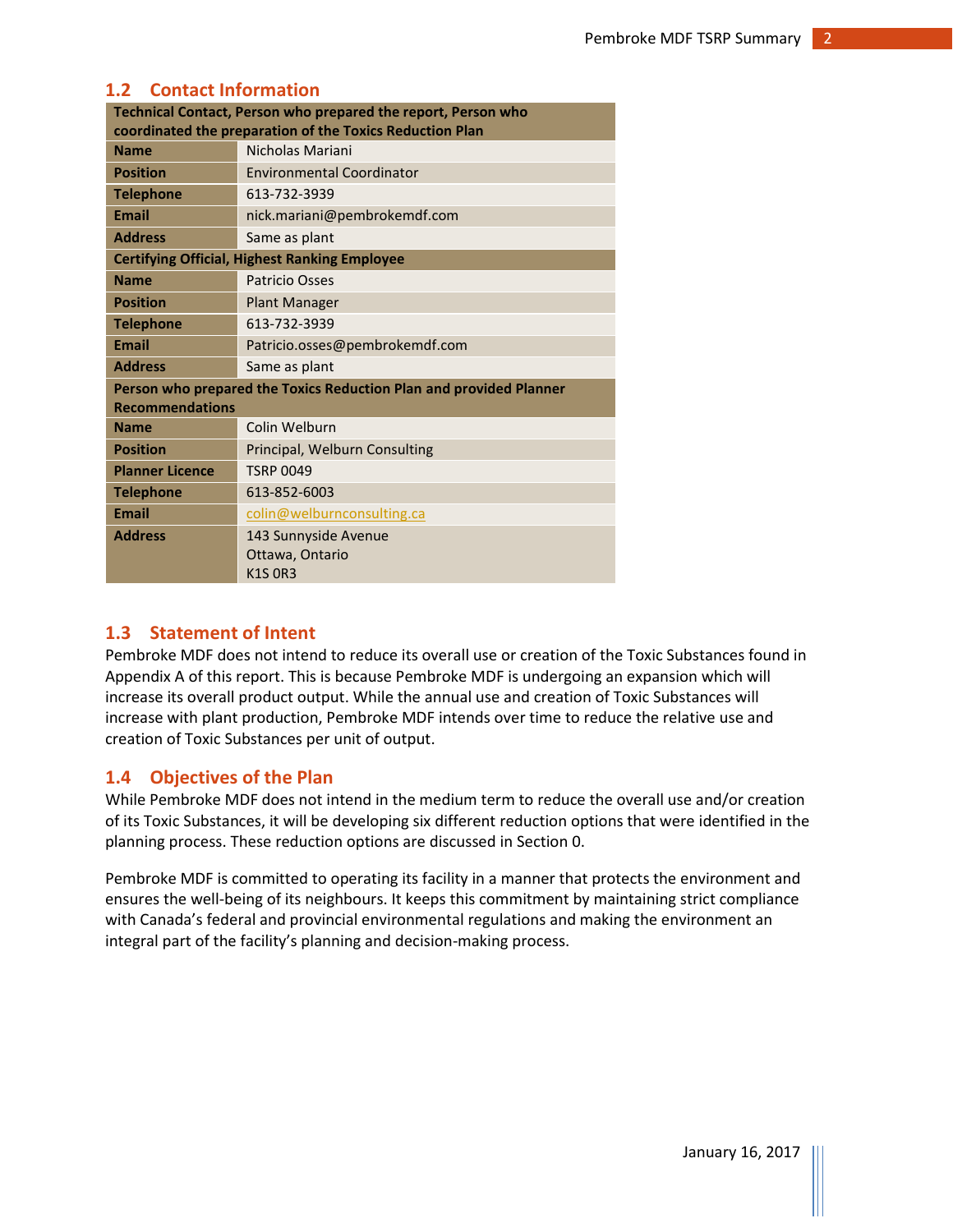# **1.5 Why Substances are Used or Created**

| <b>Substance</b>                        | Why it is Used or Created                                                                                                                                                                                                                                                                                                                                                 |
|-----------------------------------------|---------------------------------------------------------------------------------------------------------------------------------------------------------------------------------------------------------------------------------------------------------------------------------------------------------------------------------------------------------------------------|
| <b>Acetone</b>                          | Acetone is released from the wood when heated. Most emissions are released<br>in the blow line and tube dryer, with a smaller amount released during the<br>pressing process.                                                                                                                                                                                             |
| <b>Ammonia</b>                          | Ammonia is released from the urea-formaldehyde resin when heated. The<br>majority of emissions are released in the blow line and tube dryer, with a<br>smaller amount released during the pressing process.                                                                                                                                                               |
| Carbon<br><b>Monoxide</b>               | Carbon Monoxide is created in the combustion of hog fuel, natural gas and<br>sawdust in the heaters. The resulting hot exhaust gas is pre-treated through an<br>electrostatic precipitator then is used in the tube dryer. The majority of CO<br>emissions are released through the Common Dryer Stack, with a minute<br>fraction being released through the press hoods. |
| Formaldehyde                            | Formaldehyde is released from the urea-formaldehyde resin when heated. The<br>dominant source of emissions are the press hoods, followed by Baghouse C<br>and the Common Dryer Stack.                                                                                                                                                                                     |
| <b>Formic Acid</b>                      | Formic Acid can be created during the thermos-setting of an adhesive UF resin.<br>It may also have been a hardening agent during sampling that was conducted<br>earlier.                                                                                                                                                                                                  |
| <b>Methanol</b>                         | Methanol is released from both wood and the urea-formaldehyde resin when<br>they are heated. The dominant source of emissions are the press hoods,<br>followed by Baghouse B (sawing) and the Refiners.                                                                                                                                                                   |
| <b>PMDI</b>                             | PMDI is used as an alternative to Urea Formaldehyde resin. When PMDI is<br>cured, it is no longer chemically active and is considered "destroyed".                                                                                                                                                                                                                        |
| <b>Nitrogen Oxides</b>                  | Nitrogen Oxides are created in the combustion of hog fuel, natural gas and<br>sawdust in the heaters. The majority of emissions are released in the blow line<br>and tube dryer, with a miniscule amount released during the pressing process.                                                                                                                            |
| $PM_{10}$ / Total<br><b>Particulate</b> | Particulate matter is generated with the handling of wood chips and hog fuel,<br>during the combustion of hog fuel, natural gas and sawdust in the heaters, and<br>with the sawing and sanding of boards.                                                                                                                                                                 |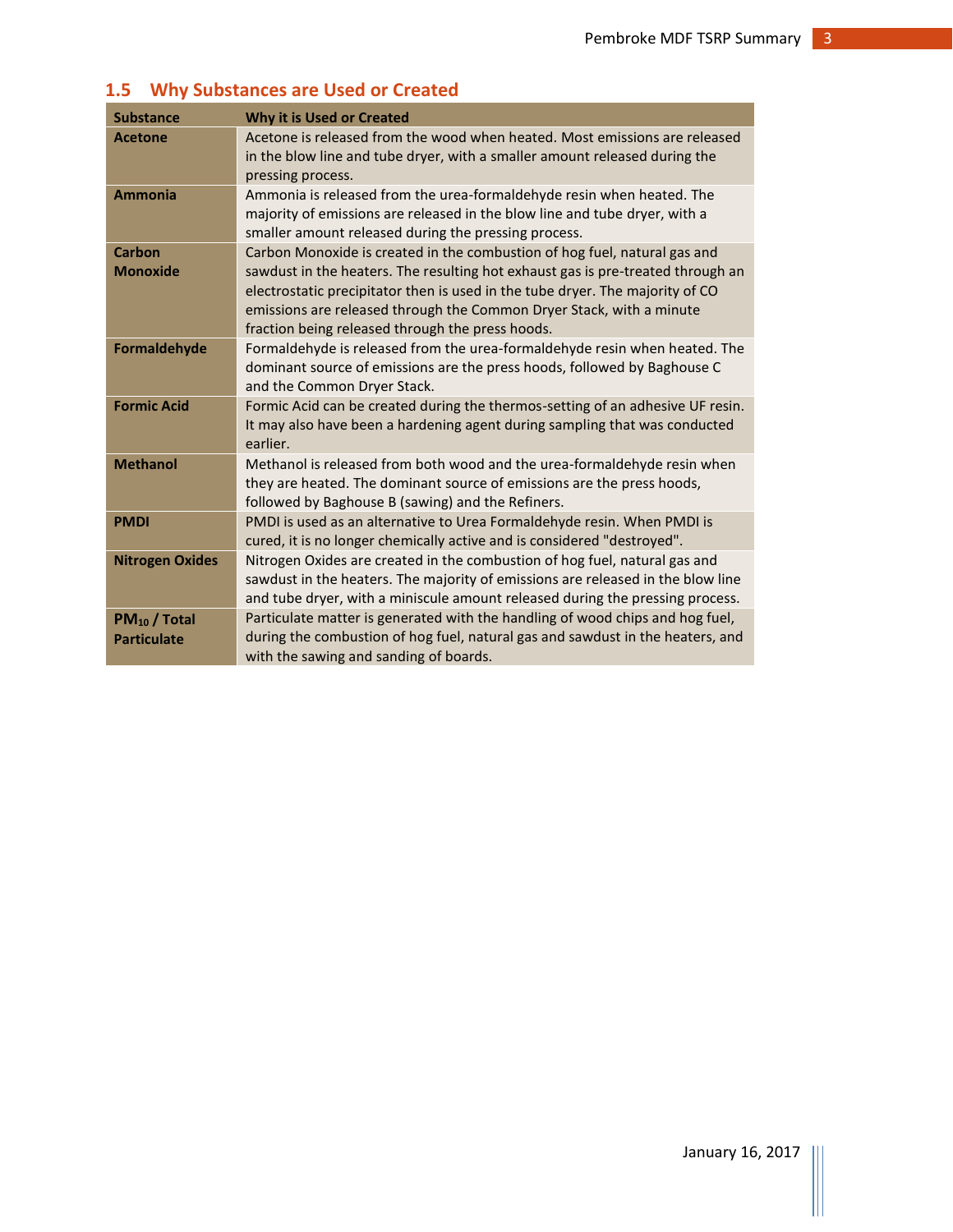| <b>Category</b>                                                                | <b>Option</b>                                                                                | <b>Expected Result</b>                                                                                                                                                         | <b>Expected Completion</b><br><b>Date</b> |
|--------------------------------------------------------------------------------|----------------------------------------------------------------------------------------------|--------------------------------------------------------------------------------------------------------------------------------------------------------------------------------|-------------------------------------------|
| <b>Material or</b><br><b>Feedstock</b><br><b>Substitution</b>                  | <b>Control humidity level</b><br>from vendors                                                | Reduced energy<br>consumption in preparing<br>chips and sawdust for<br>refiner                                                                                                 | March 2019                                |
| <b>Product</b><br><b>Design or</b><br><b>Reformulation</b>                     | Pelletizing of sander dust                                                                   | Reduced fugitive PM<br>emissions from handling<br>loose sander dust                                                                                                            | December 2017                             |
| <b>Equipment or</b><br><b>Process</b><br><b>Modification</b>                   | Install and operate dust<br>burner                                                           | Improved combustion<br>efficiency, reduced<br>fugitive emissions from<br>handling loose sander<br>dust                                                                         | March 2018                                |
| <b>On Site Reuse</b><br>or Recycling                                           | Divert recycled fibre back<br>into board production<br>instead of combustor.                 | Reduced resin usage<br>since recycled fibre is<br>already treated. Reduced<br>waste fibre disposal.<br>Reduced emissions by<br>diverting resinated wood<br>away from combustor | <b>June 2019</b>                          |
| <b>Improved</b><br><b>Inventory</b><br><b>Management</b>                       | Change current fibre mix<br>from<br>"hardwood/softwood" to<br>"hardwood/<br>softwood/poplar" | Improved resolution of<br>feedstock in refining<br>process, resulting in<br>higher quality board and<br>less waste board                                                       | <b>March 2018</b>                         |
| <b>Training and</b><br><b>Improved</b><br><b>Operating</b><br><b>Practices</b> | Send ash to farms<br>instead of landfill                                                     | No substantial change in<br>the Use and Creation of<br>substances. However,<br>ash could be considered<br>as a "Product" rather than<br>"Waste"                                | December 2017                             |

# **1.6 Description of Options to be Implemented**

## **1.6.1 Predicted Reductions in Toxic Substances Associated with Options**

There is insufficient data available at this time to determine the amount of reduction that is expected from the proposed options. However, the plan for each option includes a quantification element to determine how the implemented option has performed.

### **1.7 Accuracy Statement**

This plan summary accurately reflects the content of the toxic substance reduction plans for Pembroke MDF, Dated January 16, 2017.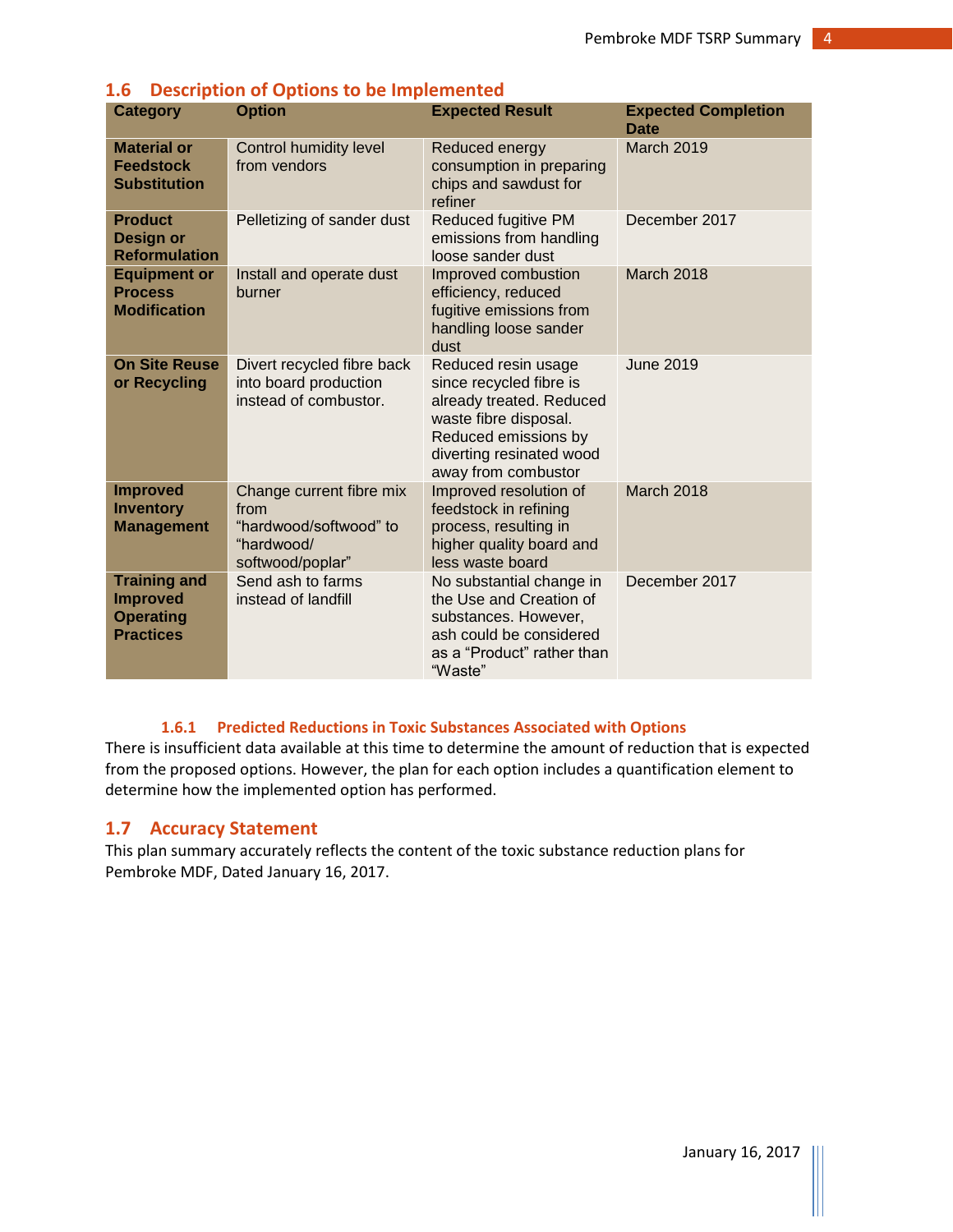## **Confirmation by Highest Ranking Employee**

As of January 16, 2017, I, Patricio Osses, certify that I have read the toxic substance reduction plans for the toxic substances referred to below and am familiar with their contents, and to my knowledge the plans are factually accurate. I became the Highest Ranking Employee of the facility at the end of 2016. Due to other responsibilities associated with the transition, the updated plan naming me as the Highest Ranking Employee was not ready until after the regulatory deadline of December 31, 2016.

I confirm that, with the exception of the regulatory deadline, the plan meets all other requirements of the *Toxics Reduction Act, 2009* and Ontario Regulation 455/09 (General) made under that Act.

| <b>CAS Number</b> | <b>Substance Name</b>    |
|-------------------|--------------------------|
| 67-64-1           | Acetone                  |
| <b>NA - 16</b>    | Ammonia                  |
| 630-08-0          | Carbon Monoxide          |
| 50-00-0           | Formaldehyde             |
| 64-18-6           | Formic Acid              |
| 67-56-1           | Methanol                 |
| 11104-93-1        | Nitrogen Oxides          |
| <b>NA - M09</b>   | PM10                     |
| 9016-87-9         | PMDI                     |
| <b>NA - M08</b>   | <b>Total Particulate</b> |
| NA - M16          | <b>Total VOC</b>         |

Fick ද්පත

Plant Manager Pembroke MDF